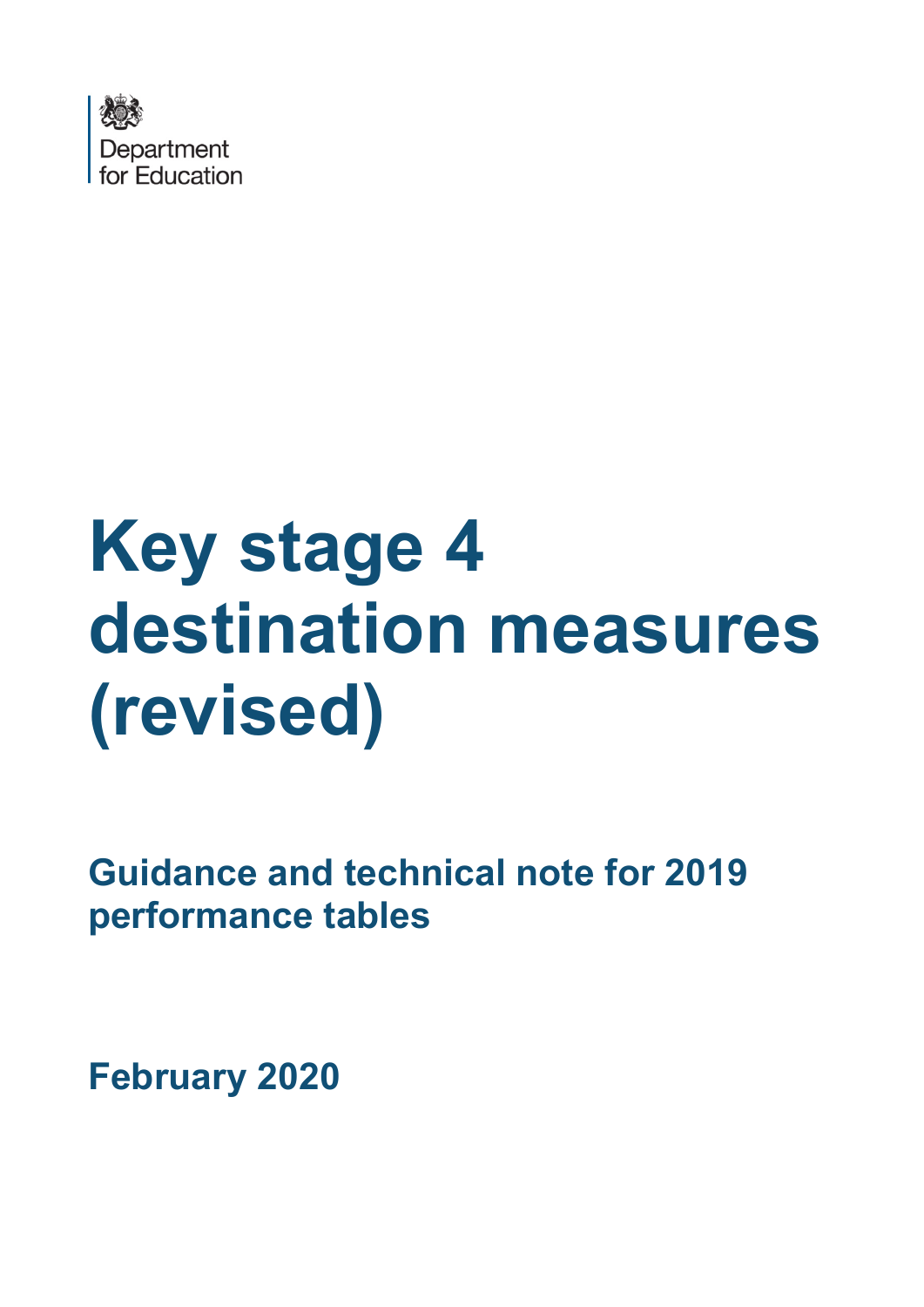# **Contents**

| Summary                                                                                   | 3  |
|-------------------------------------------------------------------------------------------|----|
| About this guidance                                                                       | 3  |
| Expiry date                                                                               | 3  |
| Main points                                                                               | 3  |
| <b>Background information</b>                                                             | 4  |
| What are key stage 4 destination measures?                                                | 4  |
| Why we publish destination measures                                                       | 4  |
| Understanding destination measures                                                        | 5  |
| Publication                                                                               | 5  |
| Data sources                                                                              | 5  |
| Cohort                                                                                    | 6  |
| Schools with destinations reported                                                        | 6  |
| Schools which have both 2019 attainment results and destinations include:                 | 6  |
| Schools which have 2019 attainment results but no destinations reported include:          | 6  |
| Information included in the table                                                         | 8  |
| Destination categories reported                                                           | 8  |
| Pupils staying in education or employment for at least two terms after key stage 4        | 8  |
| Total number of pupils included in destination measures (cohort)                          | 8  |
| Pupils staying in education for at least two terms after key stage 4                      | 8  |
| Apprenticeships                                                                           | 9  |
| Pupils staying in employment for at least two terms after key stage 4                     | 9  |
| Pupils not staying in education or employment for at least two terms after key stage<br>4 | 10 |
| <b>Destination unknown</b>                                                                | 10 |
| Suppression of destination data                                                           | 10 |
| Feedback and further information                                                          | 11 |
| Destination measures publications                                                         | 11 |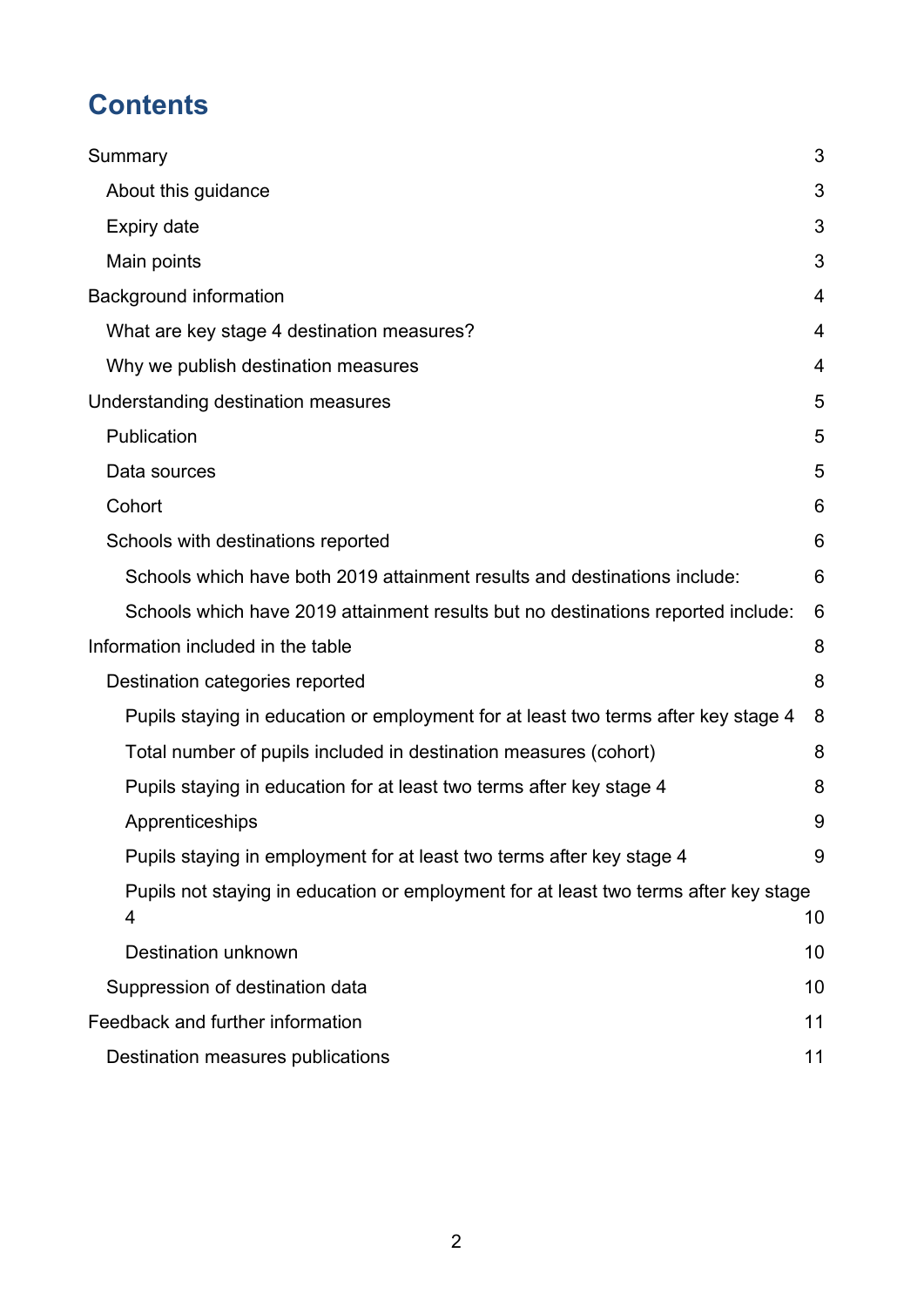## <span id="page-2-0"></span>**Summary**

## <span id="page-2-1"></span>**About this guidance**

This is to assist in understanding the key stage 4 destination measures data published in the 2019 school and college performance tables.

## <span id="page-2-2"></span>**Expiry date**

This guidance will be updated in October 2020 when the provisional 2020 performance tables are published.

## <span id="page-2-3"></span>**Main points**

This guidance explains

- the purpose of destination measures
- where data is sourced
- how the measures are calculated
- which schools have destinations reported
- the categories of destinations reported
- additional technical details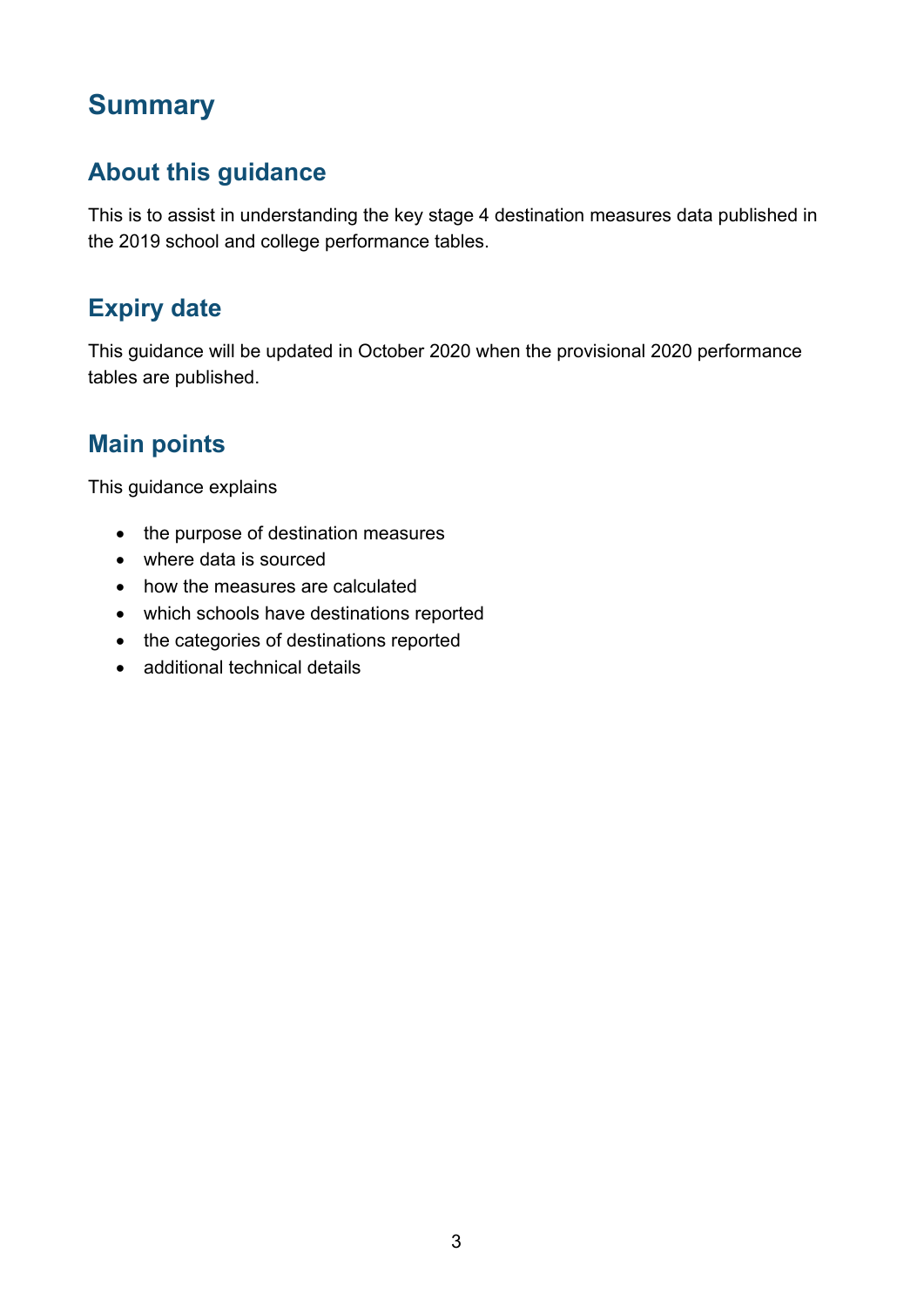# <span id="page-3-0"></span>**Background information**

## <span id="page-3-1"></span>**What are key stage 4 destination measures?**

Destination measures are a headline accountability measure and show the percentage of pupils continuing to a sustained education, apprenticeship or employment destination in the year after completing key stage 4 study (after year 11).

Additional data shows whether students were in education, apprenticeships or employment, did not stay in education or employment for at least two terms, or whether activity was not captured in the data. Education destinations including further education (FE) colleges and other providers, sixth form colleges, school sixth forms or other education destinations are shown.

## <span id="page-3-2"></span>**Why we publish destination measures**

The destination measures provide clear and comparable information on the success of schools in helping all their pupils take qualifications that offer them the best opportunity to progress. They will also encourage institutions to make sure their pupils receive the support needed to prepare for and complete the transition on to education or training that offers good long term prospects.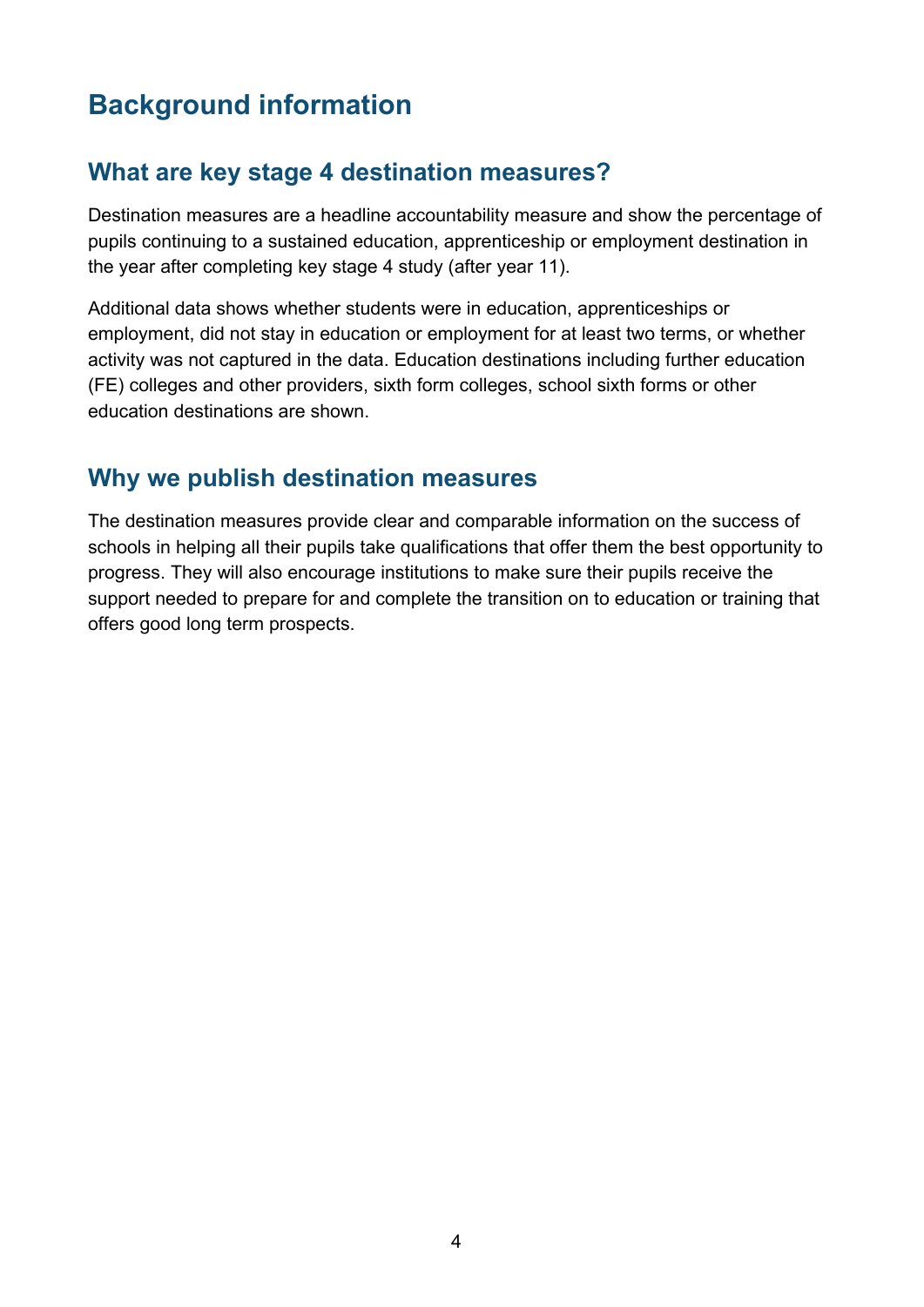# <span id="page-4-0"></span>**Understanding destination measures**

## <span id="page-4-1"></span>**Publication**

The key stage 4 pupil destination measures for pupils who were at the end of key stage 4 in 2016-17 were published on the school and college [performance tables](https://www.compare-school-performance.service.gov.uk/find-a-school-in-england) website on 6 February 2020 as revised data. Destinations are also the subject of a [separate](https://www.gov.uk/government/collections/statistics-destinations)  [statistical publication](https://www.gov.uk/government/collections/statistics-destinations) on the gov.uk website.

## <span id="page-4-2"></span>**Data sources**

Data from the national pupil database (NPD) are used to calculate education destinations. The national pupil database links pupil and student characteristics (e.g. age, gender, and ethnicity) to school and college learning aims and attainment information for children in schools in England. Five administrative data sources used in compiling the national pupil database have been used to determine pupils' education destinations:

- individualised learner record (ILR) covering English further education providers and specialist post-16 institutions
- school census covering English schools
- awarding body data
- alternative provision census
- Higher Education Statistics Authority (HESA) data covering UK universities

Employment data and out-of-work benefit data have been linked to the national pupil database to form the longitudinal education outcomes (LEO) dataset. Along with local authority data, LEO data is used to calculate employment destinations. Three administrative datasets are used as follows

- employment data from Her Majesty's Revenue and Customs (HMRC)
- out-of-work benefit data from the Department for Work and Pensions (DWP)
- local authority data from the National Client Caseload Information System (NCCIS)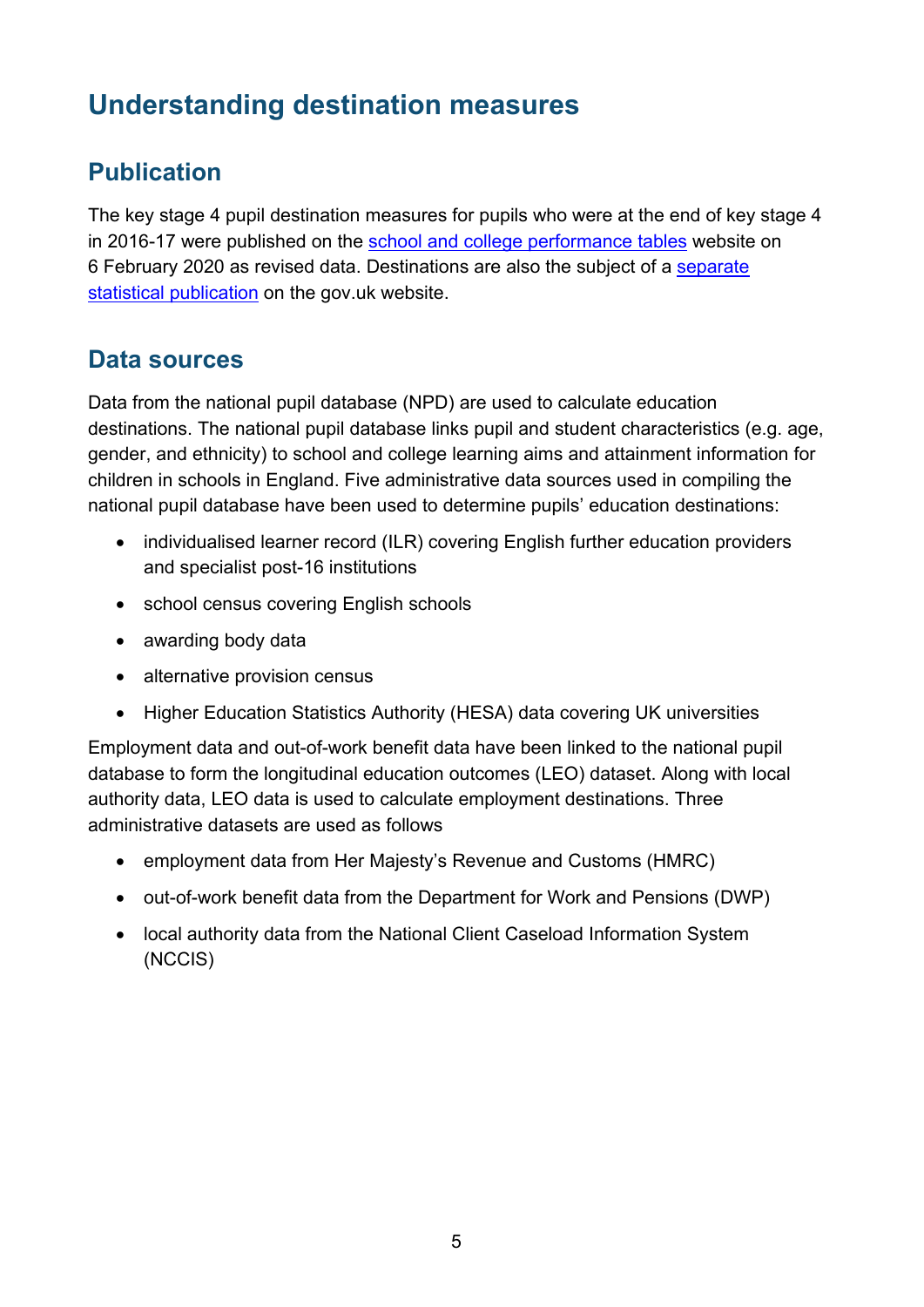## <span id="page-5-0"></span>**Cohort**

The key stage 4 cohort consists of pupils completing key stage 4 (finishing year 11) in the 2016-17 academic year and identifies their destinations in the 2017-18 academic year.

The 2016-17 cohort reported for a school in the destinations measures in 2019 generally includes the same pupils who were reported against that school for attainment and progress measures in the published 2017 key stage 4 performance tables.

The key stage 4 cohort is from state-funded mainstream schools and maintained and non-maintained special schools.

The national and local authority totals in the performance tables website include both state-funded mainstream and special schools.

Destinations are not reported for independent schools (including independent special schools).

## <span id="page-5-1"></span>**Schools with destinations reported**

The 2019 key stage 4 performance tables include information on schools which were open during the 2018-19 academic year and which had pupils at the end of key stage 4 in this academic year.

Because destinations measures are calculated for pupils who completed key stage 4 at the school two years previously (in 2016-17) not all schools with attainment results have destination measures reported.

The reference date for open schools is at the start of each academic year, so changes to school types, openings and closures between 12 September 2016 and 12 September 2018 affect reporting.

#### <span id="page-5-2"></span>**Schools which have both 2019 attainment results and destinations include:**

- schools which have **remained open** throughout the period and have not undergone any changes to school type
- schools which have become a **converter** academy
- schools which have undergone a **merger** (one continuing school 'absorbs' another)

#### <span id="page-5-3"></span>**Schools which have 2019 attainment results but no destinations reported include:**

- schools which have **opened** (as entirely new schools)
- schools which have become a **sponsored** academy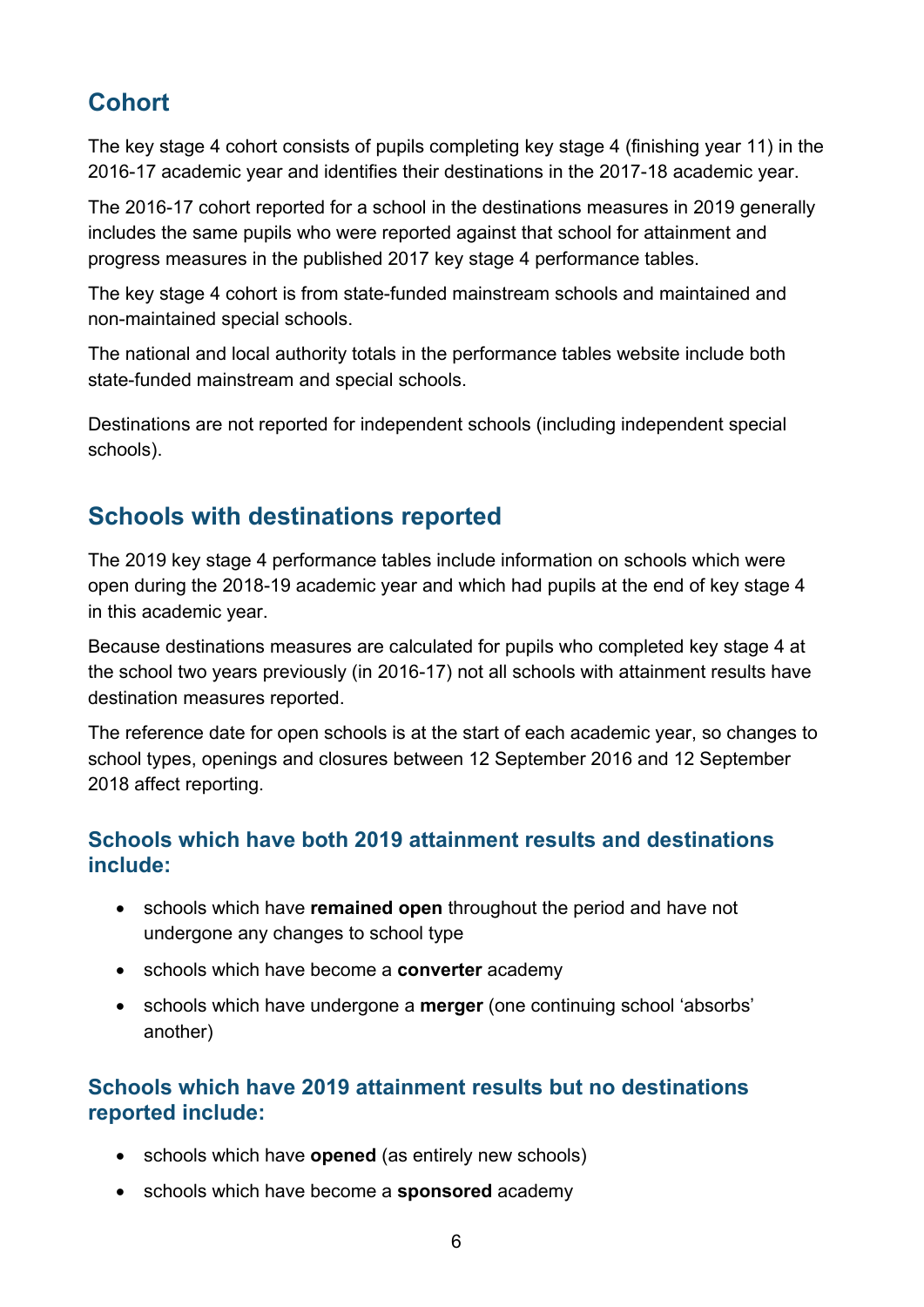- schools which have formed from an **amalgamation** (two or more schools come together to form a 'new' school)
- schools which **did not have pupils at the end of key stage 4** in 2016-17 (this may include schools which were new in 2016-17)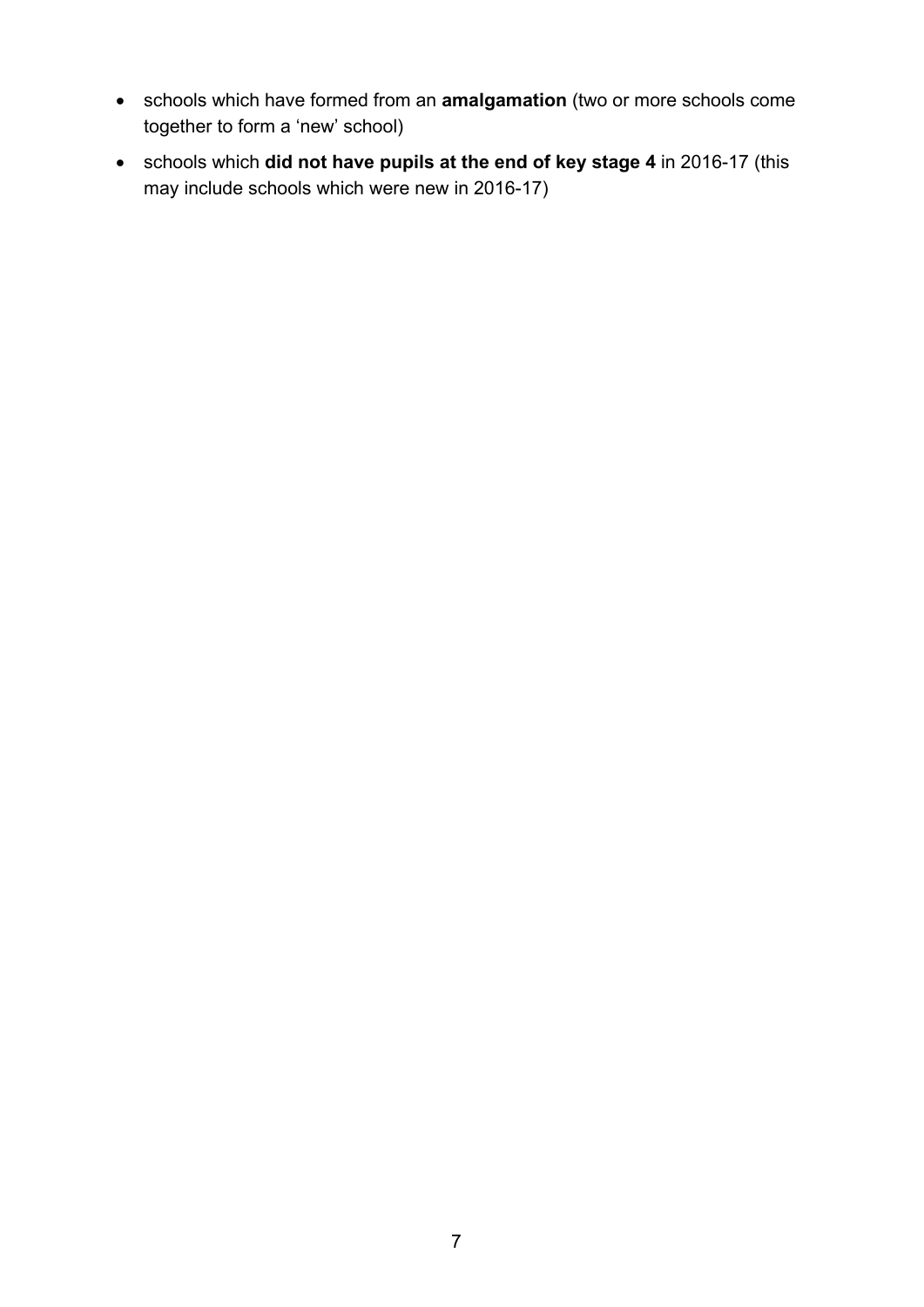# <span id="page-7-0"></span>**Information included in the table**

## <span id="page-7-1"></span>**Destination categories reported**

#### <span id="page-7-2"></span>**Pupils staying in education or employment for at least two terms after key stage 4**

Any sustained education, apprenticeship or employment destination.

#### <span id="page-7-3"></span>**Total number of pupils included in destination measures (cohort)**

This is the total number of pupils in the 2016-17 cohort, using the criteria outlined under 'cohort' at the start of this guide, and is used to create the denominator for the measure.

#### <span id="page-7-4"></span>**Pupils staying in education for at least two terms after key stage 4**

Students finishing key stage 4 who stayed in education from October to March the following year, including at school sixth forms, sixth-form colleges, further education colleges and other settings in England.

#### **Further education college or other further education provider**

Sustained participation in one or more FE institutions identified from the ILR. General and specialist FE colleges (other than sixth-form colleges) are reported here as well as other FE providers.

Any provider in the ILR not identified as a sixth form college or FE college is designated as an 'other FE provider'. It also includes pupils studying further education in a higher education institution. A number of pupils were identified within the higher education statistics agency (HESA) data as being registered for FE level study at an HE institution.

#### **School sixth form**

State-funded mainstream school sixth forms are identified from the school census data. The measure reports the proportion of the cohort participating at these institutions.

#### **Sixth-form college**

Sixth-form colleges are identified separately from the ILR data. The measure reports the proportion of the cohort participating at these institutions.

#### **Other education**

All remaining education destinations are grouped under this heading and include:

• *independent schools:* These destinations were identified from awarding body data that has been used to provide an indication of participation. For example if a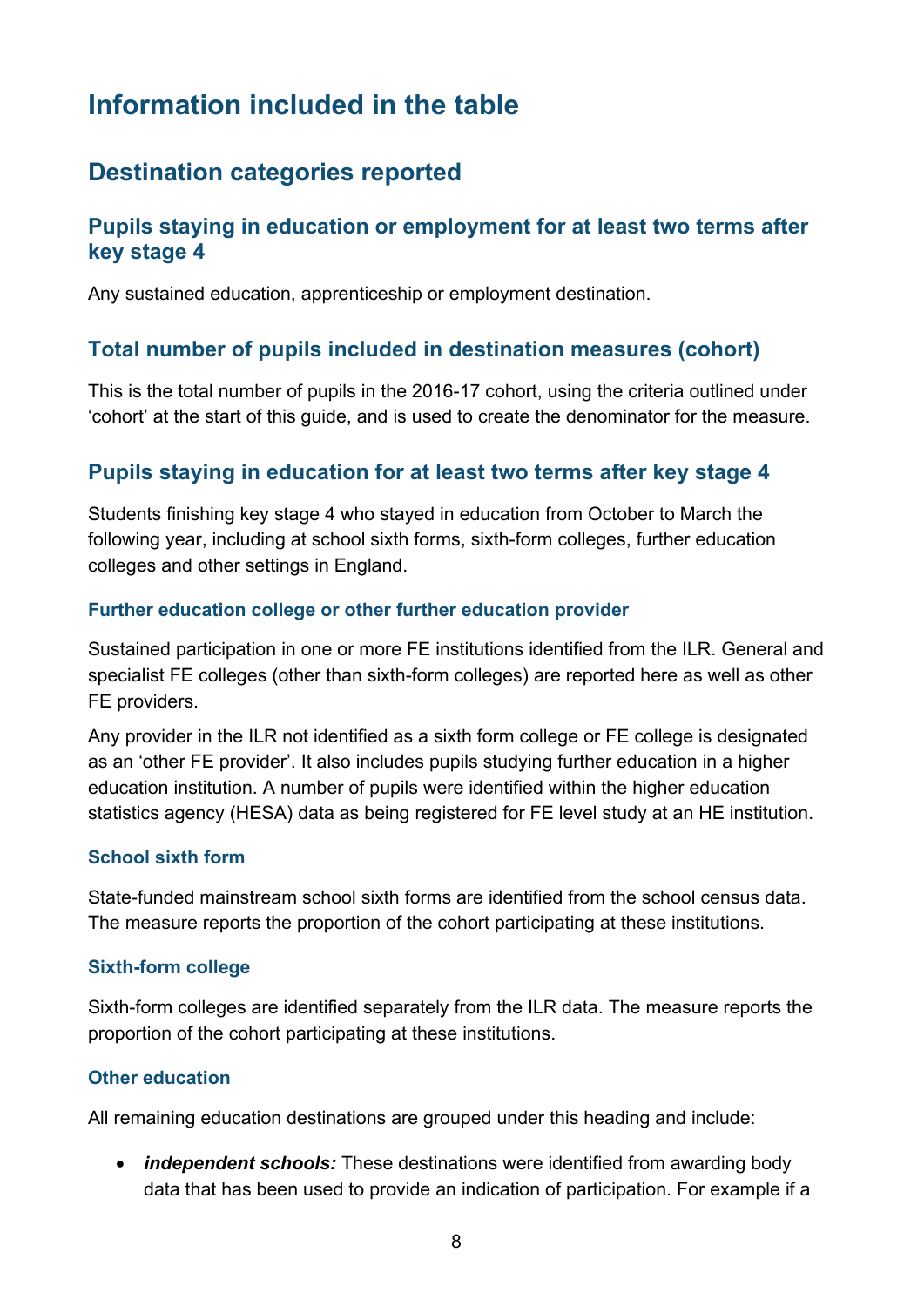student sat an A level exam in Summer 2019, it has been assumed the student completed a two-year course of study and fulfilled the full six months participation from October 2017 to March 2018.

• *alternative provision:* Data on pupils in alternative provision includes those who have their primary registration at a Pupil Referral Unit, an AP academy, an AP free school or a hospital school. These destinations include other alternative provision of education funded by the local authority outside of state place funded schools, including independent schools, non-maintained special schools, and providers who do not meet the criteria for registration as a school.

Attendance via alternative provision for a period of time in the first five months of the academic year is used as a proxy for sustained participation.

- *special schools:* Pupils recorded on the school census as attending maintained or non-maintained special schools.
- *specialist post-16 institutions:* This includes data on pupils attending specialist post-16 institutions, obtained from the ILR data.
- *UK higher education institutions:* Pupils who have gone to any HE institution in the UK, for higher level study (level 4 and above), as recorded in HESA data.
- *education combinations:* A number of students were identified as attending more than one type of institution over the 6 months. For example, a student may have attended an FE college for 3 months and a school sixth form for 3 months. Providing they fulfilled the sustained participation criteria across the institution types, they were counted in the measure.

#### <span id="page-8-0"></span>**Apprenticeships**

Pupils who started an apprenticeship at any point in the year and continued it for at least 6 months (2017 to 2018). From October 2018, apprenticeship destinations are reported separately from education and employment.

#### <span id="page-8-1"></span>**Pupils staying in employment for at least two terms after key stage 4**

Pupils finishing key stage 4 who were in employment in the UK from October to March the following year.

Employment destinations are calculated from HMRC data in the LEO dataset and NCCIS data recorded by local authorities. To count as a sustained destination a pupil must be recorded as in employment in 5 out of the 6 months between October and March. A one month pause is permitted to allow for those pupils taking separate periods of temporary employment. Should the one month pause occur in March then the student is required to be in employment in April for the destination to be counted as sustained.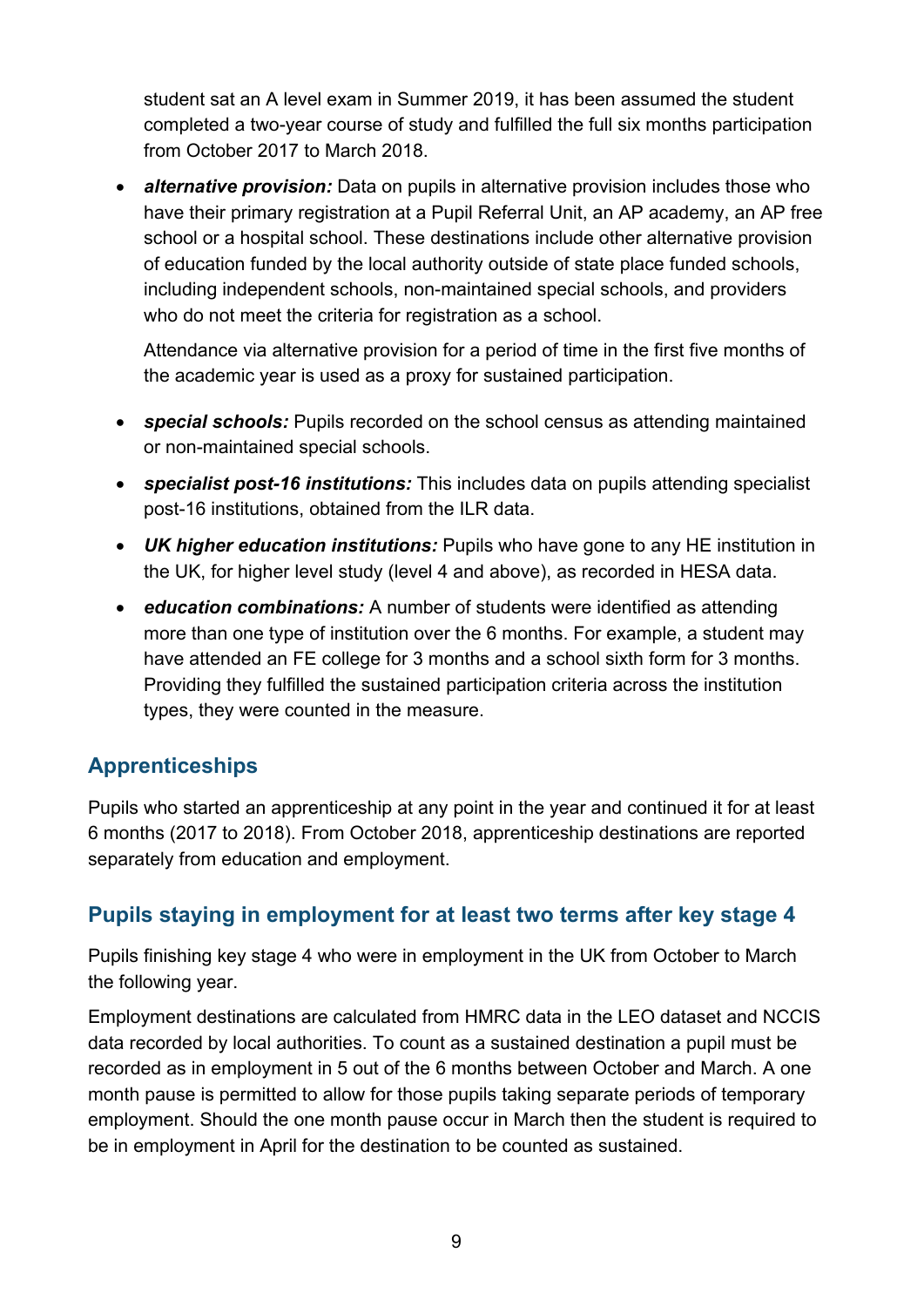Pupils with training participation recorded in NCCIS are also included in this category as are those completing the required 6 months participation through a combination of employment and education.

This category also includes pupils who have been identified as being self-employed because they completed a self-assessed tax return in the destination year (covering the financial year form April 2017 to April 2018). This is provided that they did not claim benefits for more than one month in the period from October to March.

Pupils who have sustained participation in education throughout the period are reported as being in a sustained education destination and not in employment, even if they were in employment alongside their study.

#### <span id="page-9-0"></span>**Pupils not staying in education or employment for at least two terms after key stage 4**

Students finishing key stage 4 study who did not stay in education or employment for at least two terms. They may have been enrolled on a course or in employment for part of this time, but not sustained this activity, or have been recorded by their local authority as 'NEET' or claimed out-of-work benefits in the year.

#### <span id="page-9-1"></span>**Destination unknown**

Students finishing key stage 4 who had no participation in education or employment found from October to March the following year and were not recorded by their local authority as NEET, nor recorded as receiving out-of-work benefits at any point in the year. Possible reasons for this could be that the young person was:

- not in education, employment or training
- living, working or studying overseas
- attending a Scottish, Welsh or Northern Irish school or college
- undertaking activity other than paid employment or study in the UK
- not successfully matched to a record in our data sources

## <span id="page-9-2"></span>**Suppression of destination data**

The Code of Practice for Statistics requires us to take reasonable steps to ensure that our published or disseminated statistics protect confidentiality. Where appropriate we apply disclosure control to protect confidentiality.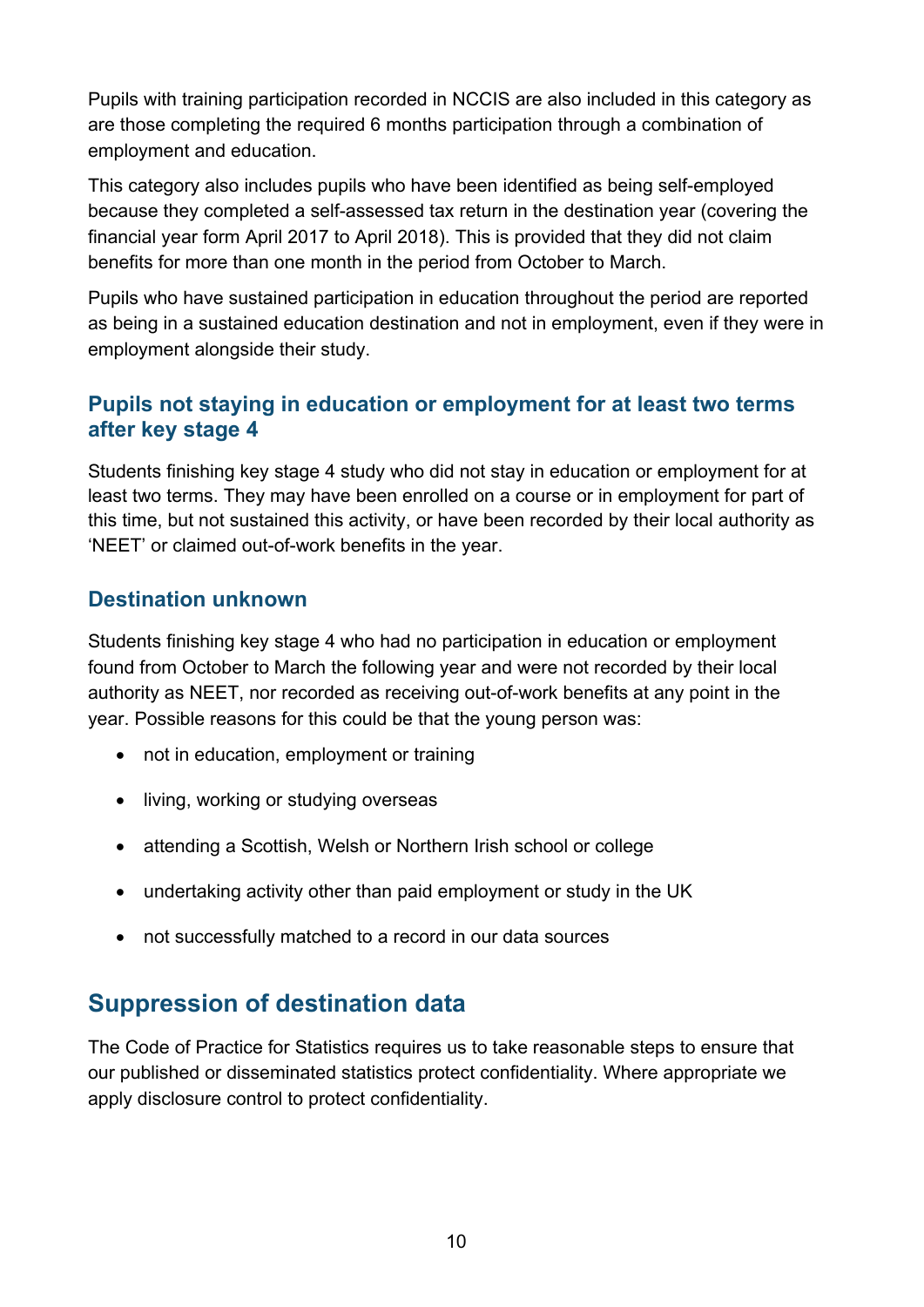# <span id="page-10-0"></span>**Feedback and further information**

Questions, feedback and comments on destination measures can be sent to [destination.measures@education.gov.uk](mailto:destination.measures@education.gov.uk)

## <span id="page-10-1"></span>**Destination measures publications**

Destination measures are published as a separate statistical publication and include additional data including destinations by pupil characteristics (gender, free school meals eligibility, special educational needs and ethnicity)

• [Destination measures](https://www.gov.uk/government/collections/statistics-destinations)

A series of statistical working papers are also available providing information on the inclusion of employment and benefit data.

• [Improvements to destination measures](https://www.gov.uk/government/collections/statistics-destinations)